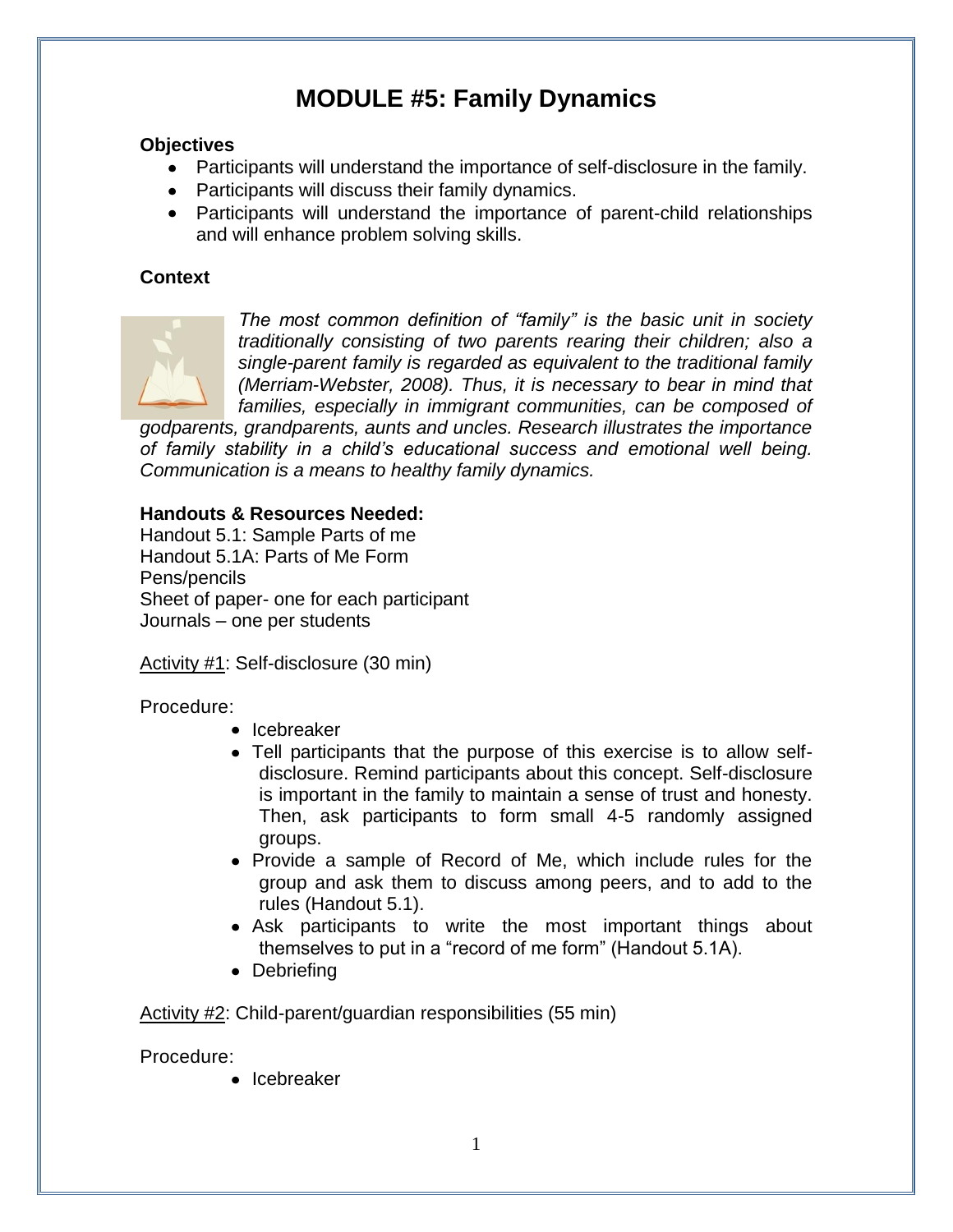- Initiate this activity by asking participants with whom they live. Tell participants that parents, guardians and children have responsibilities; however, when the responsibilities are disregarded, it leads to conflicts. For example, parents are responsible for providing food to their children; children are responsible for doing their homework. How can we avoid conflicts?
- Ask participants to brainstorm on the kind of conflicts parents, guardians and youth have with each other. Ask them to think about themselves, friends or relatives. Make sure to take notes on the flit chart or blackboard.
- Once conflicts have been discussed, engage in discussion on how to avoid those conflicts; ask participants to write down their responsibilities as son or daughter and their parents' or guardians' responsibilities.
- Ask for two volunteers to do a role-play to reinforce avoiding conflicts with parents or guardians. Have one participant be the son or daughter and the other the parent or guardian.
	- $\circ$  The child is coming from school and the parent/guardian is cooking. The parent/guardian told the child in the morning before leaving for school to make sure to clean the room when he/she comes back. The child returns from school and puts his/her book bag in the closet, and proceeds to grab the TV remote control. The role-play should indicate what the son/daughter should do differently to avoid conflicts with parents/guardians.
- Discuss what they learned from the activity
- Debriefing

Activity #3: Family dynamics (55 min)

### Procedure:

- Icebreaker
- Begin this activity by telling participants that the idea of dysfunctional families has been created by society and internalized by many families. For example, single-parent households are not necessarily "dysfunctional". Tell them that as long as they have one person that loves them that is what matters.
- Ask participants to write an autobiography in their journal, which should include their parents' involvement in their lives. Ask them how parent involvement or lack of parent involvement has affected who they are. Is this belief instilled by society? How can we change self-damaging beliefs?
- Have participants reflect and share on how this activity made them feel.
- Debriefing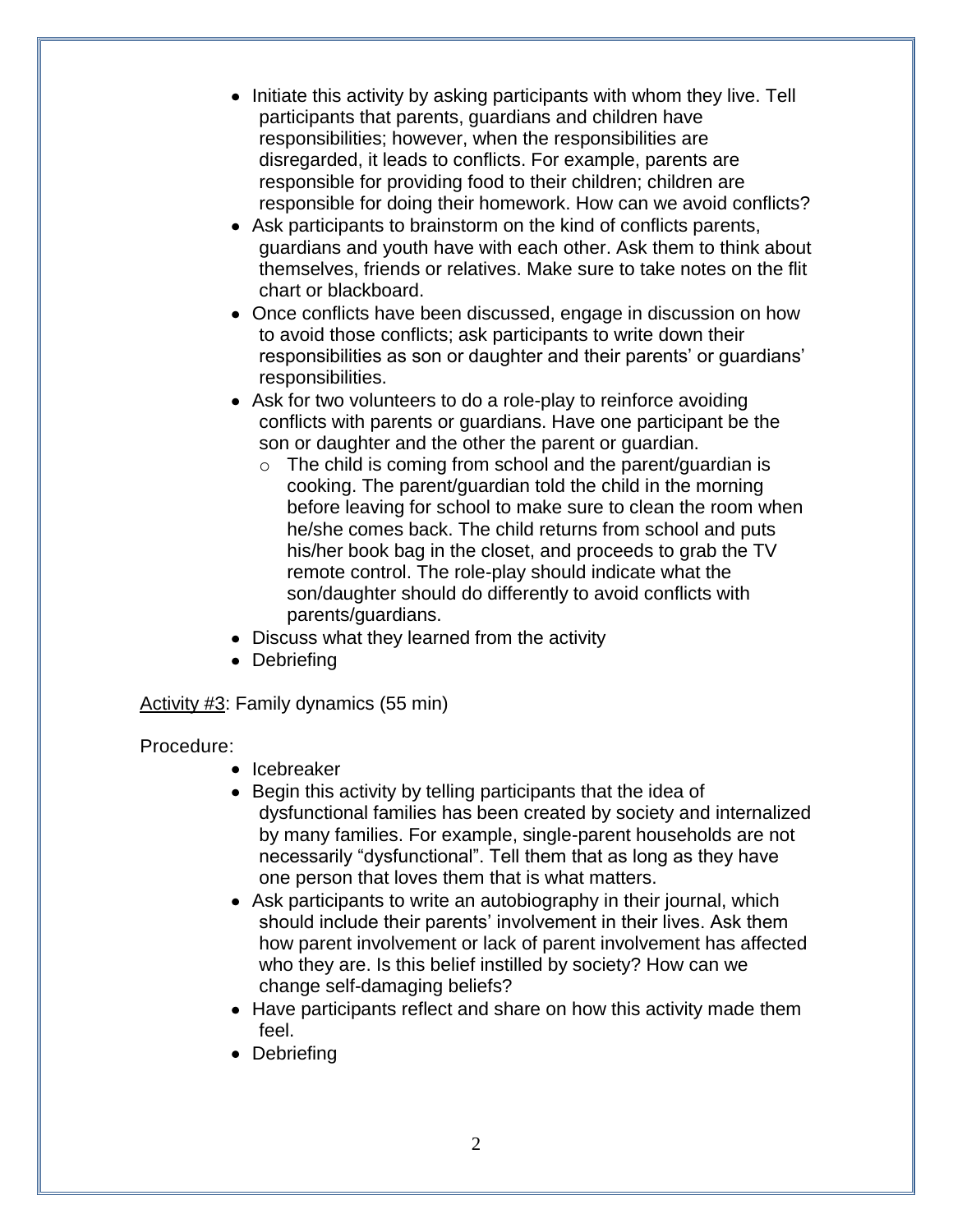

#### **Working Time**

- 1. Introduce the idea of ground rules that help everyone feel respected and allow time for talk. Suggest a few basic ground rules. For example:
	- Confidentiality Rule: What we say and do here is private and stays in the group.
	- Everyone has the right to "pass"—to choose not to participate in an activity or part of an activity.
	- No fighting or arguing.
	- Each person gets time to talk.
	- When someone is talking, everyone else will listen.
- 2. Ask students to think of other ground rules for the group. List all rules on the chalkboard.

#### **Closing Time**

- 1. Share some positive observations about the session. For example: "Yseth, I appreciate your helping us understand what will be expected in the group," or "I really liked how you shared your idea about friendship, Tincho," or "Evelyn, I'm glad you have decided to be a part of the group."
- 2. Ask whether there is anything anyone would like to say before the group ends, reminding students of the confidentiality rule, and mention the topic of the next session.